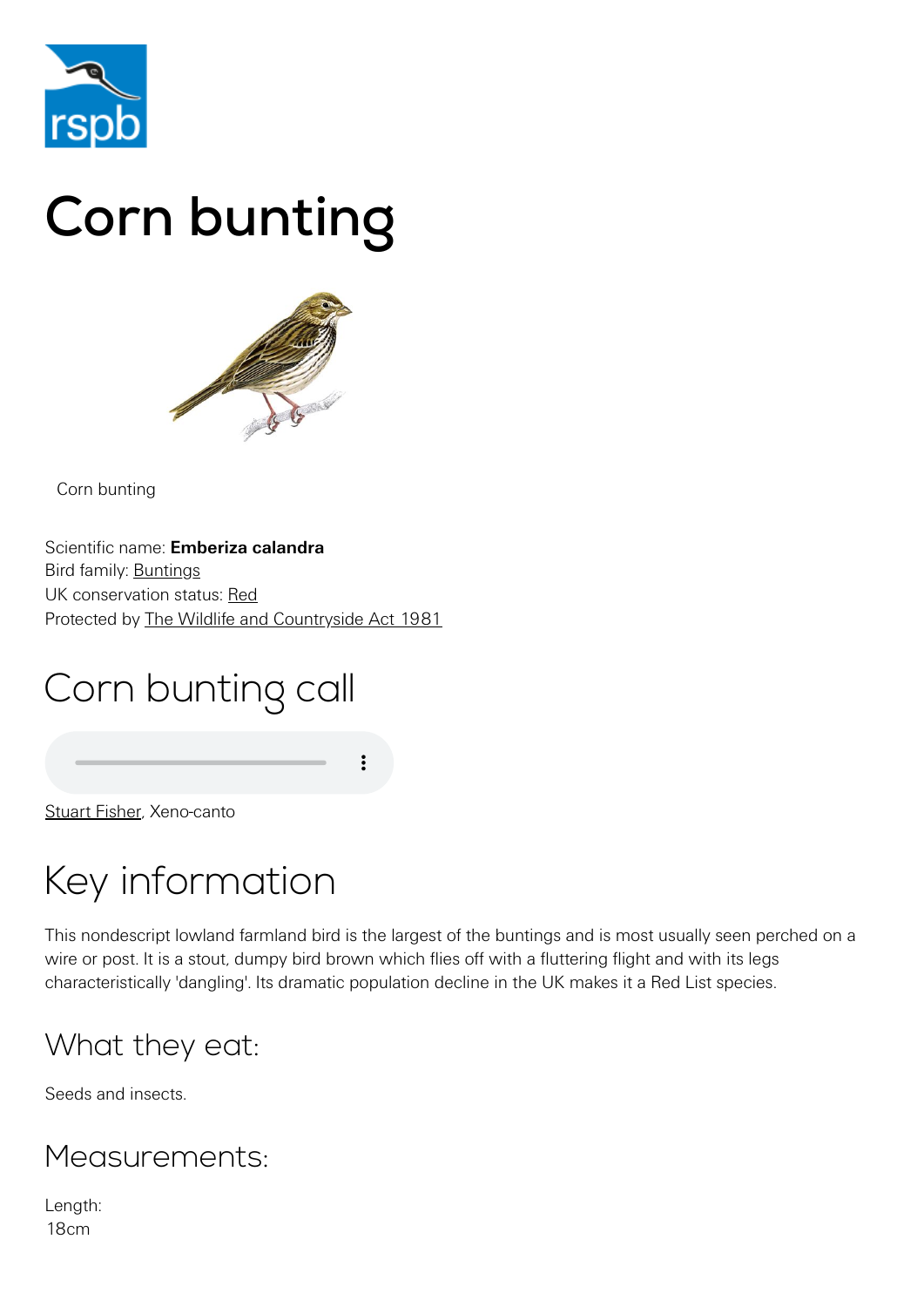Wingspan: 26-32cm Weight: 35-56g

#### Population:

UK breed the number of pairs breeding annually. UK wintering is the number of individuals present from October to March. UK passage is the number of individuals passing through on migration in spring and/or autumn. breeding: Identifying features:

#### **Corn bunting**

Feather colour: Brown Cream/buff Leg colour: Brown Pink Beak: Black Brown Short Powerful Chunky Natural habitats: Farmland Grassland

#### Similar birds:

[Male reed bunting](https://www.rspb.org.uk/birds-and-wildlife/wildlife-guides/bird-a-z/reed-bunting/) Reed bunting [Skylark illustration](https://www.rspb.org.uk/birds-and-wildlife/wildlife-guides/bird-a-z/skylark/) Skylark Male vellowhammer Yellowhammer

# Where and when to see them

The corn bunting is often seen perched prominently on a hedge, post or wire, singing its jangling song. In the summer corn buntings prefer open farmland and in winter they may be found in stubbles, root crops, weedy fields and cattle yards or stockyards.

\* This map is intended as a guide. It shows general distribution rather than detailed, localised populations. Resident

Passage

Summer

**Winter** 

Corn bunting distribution map

The corn bunting can be seen all year round - they form flocks in the winter.

This bird can be seen in the UK in: jan feb mar apr may jun jul aug sep oct nov dec